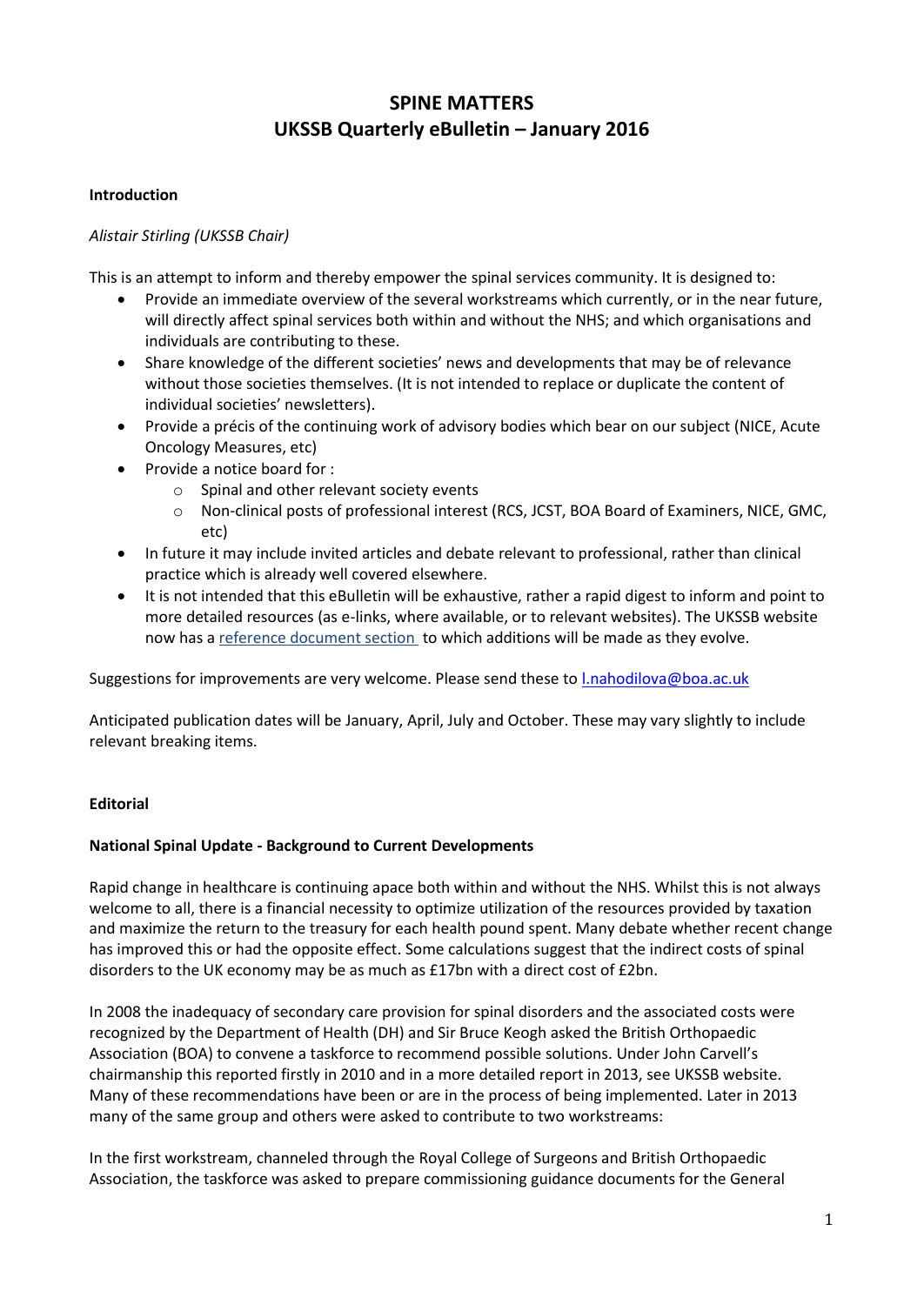Practice based Clinical Commissioning Groups (CCGs) focusing on non-specialized spinal care. In the initial version this included guidance for back pain and separately radicular pain. It was subsequently recognized that this was not a useful distinction in initial pathways. At approximately the same time DH redefined the principal domains of care and consequently spinal disorders were included within the Trauma National Programme of Care (PoG). For each of these domains a Pathfinder Project as an annual flagship initiative has been introduced. For the Trauma PoC, the first of these projects focused on back and radicular pain. This work started in September 2013 and was completed in May 2014, resulting in the Pathfinder document now termed the National Backpain Pathway.

The second workstream focused on specialised services for which Clinical Reference Groups (CRGs) were introduced. The CRG's membership is selected from the representation of all spinal societies as well as Regional representation. Part of the initial work of this (then the proto-group) was to define Service specifications for Specialised Spinal Surgery, see documents

In parallel, but as s separate project, Tim Briggs as President of the BOA was asked to conduct a review of provision of Orthopaedic services nationally, see Getting It Right First Time GIRFT Report (2015. To deliver this every hospital providing orthopaedic services in England was visited and a report prepared analyzing:

Activity Variation in practice Minimum numbers of procedures Implant choice and cost Procurement Complications Litigation Morale Education Coding AQP relationship

The bottom line was an estimated potential saving of £5 bn and on the basis of this work Professor Briggs has been appointed as NHS director of Clinical Quality and Efficiency.

The team has now been asked to conduct a similar review of all surgical services. This will include spinal services later this year with visits to many but probably not all provider sites. It is intended as far as possible to synchronise visits from the GIRFT and Improving Spinal Care project teams.

# **Current direction and intentions**

As intimated by Charles Greenough in his article below there is now considerable momentum from DH to improve delivery of spinal care nationally with a dedicated project team appointed to assist with this and who started in post this month. Those directly involved in both the GIRFT project and Improving Spinal Care Project are listed in the Dramatis Personae (see in this eBulletin below but now also as a section on the website which will be updated as personnel change). Documents and developments from these initiatives will be posted on the UKSSB website under the heading Improving Spinal Care with the subheadings National Backpain Pathway (previously known as the Pathfinder project) and Regional Spinal Networks (RSN).

### **Dramatis personae**

Many have asked whether there is a significant clinical input into the current NHSE structure and national initiatives. To answer this, a list of those involved in these is provided. As will be noted there is a high level of both Orthopaedic and Neurosurgical representation.

**UKSSB sponsored BOA Clinical Leaders Programme (CLP) – Applications now open**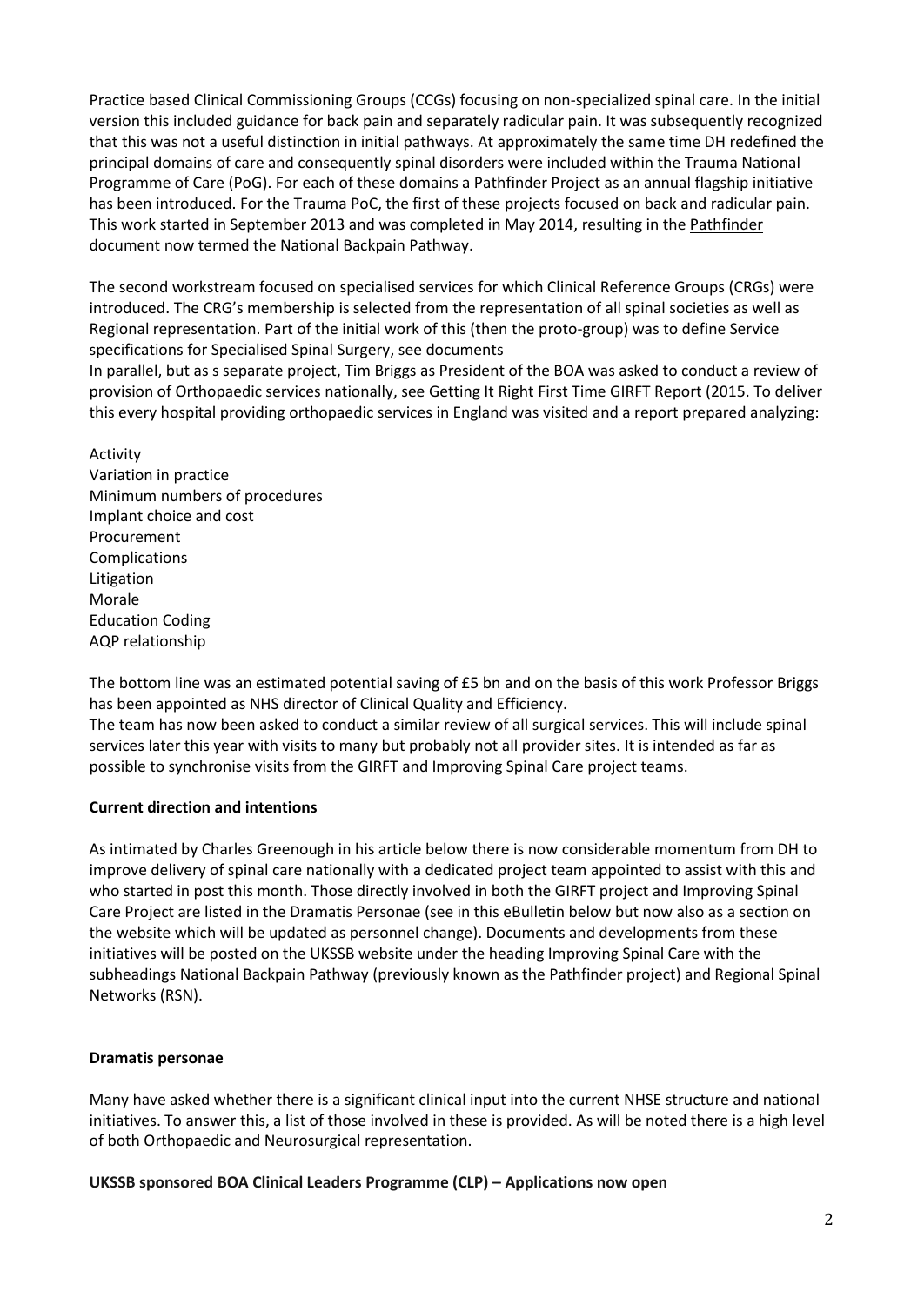Following on from the success of the first Clinical Leaders Programme, the BOA has opened applications for the 2016/17 programme. The CLP offers further educational support with a specific focus on developing leadership within Trauma and Orthopaedics and related disciplines. Please see under Fellowships below and also on the main website menu. <http://www.ukssb.com/pages/Fellowships.html>

# **Updates**

# **"Improving Spinal Care"** *Charles Greenough (National Clinical Director for Spinal Disorders)*

The Improving Spinal Care programme, previously known as the spinal transformation project, commenced in January. This is an initiative of the specialised commissioning in NHS England and is supported by the Trauma Programme of Care Board.

The Improving Spinal Care project will be rolled out to the Specialised Commissioning Oversight Groups (SCOGs) in the ten areas of England. Within these groups smaller groups of CCGs and hospitals will be identified for further developmental road shows to engender local uptake and modification according to local circumstances.

In addition at the BritSpine Meeting in April, some time will be devoted to the project on the Wednesday (6 April), and on Friday (8 April) afternoon a meeting of all interested stakeholders will take place to which all are welcome.

The project comprises two main components; the National Back Pain Pathway and the Regional Spinal Network (RSNs).

# **The National Back Pain Pathway**

The National Back Pain Pathway is the product of the Pathfinder project which reported in 2014. The pathway is based on current evidence and provides seamless care management from the General Practitioner to secondary care. The majority of the care is provided in primary care and in the community, with core therapies being provided by community therapy teams. For the first time in England the high intensity Combined Physical and Psychological Programme (CPPP) is being implemented, this was a major plank of the 2009 NICE guidance. Patients with radicular pain will have an expedited care pathway. The pathway is managed in the community by "Triage and Treat Practitioners" who will form a constant point of contact for the patient and ensure delivery of coherent and expeditious care.

The principal objective of the care pathway is to improve the management of acute and subacute back pain and reduce the onset of chronicity. Key features of the pathway will be the use of the Start Back triage tool in general practice to indicate appropriate management. Routine X-rays and MRI scans will be requested only by triage and treat practitioners in cases of suspected red flags or compressive radiculopathy. Whilst surgical referral for neurological compression will be expedited, surgical referral for axial back pain will take place only at a multi-disciplinary review following completion of the CPPP.

For further information, please contact Professor Charles Greenough at [charles.greenough@stees.nhs.uk.](mailto:charles.greenough@stees.nhs.uk)

# **Regional Spinal Networks (RSNs)**

The Regional Spinal Networks are based on the same concept as the major trauma networks. The network will be based on the spinal hub where 24/7 emergency spinal care is provided. The spinal hub will work with regional partner hospitals to provide a network of spinal care both for emergency and elective conditions.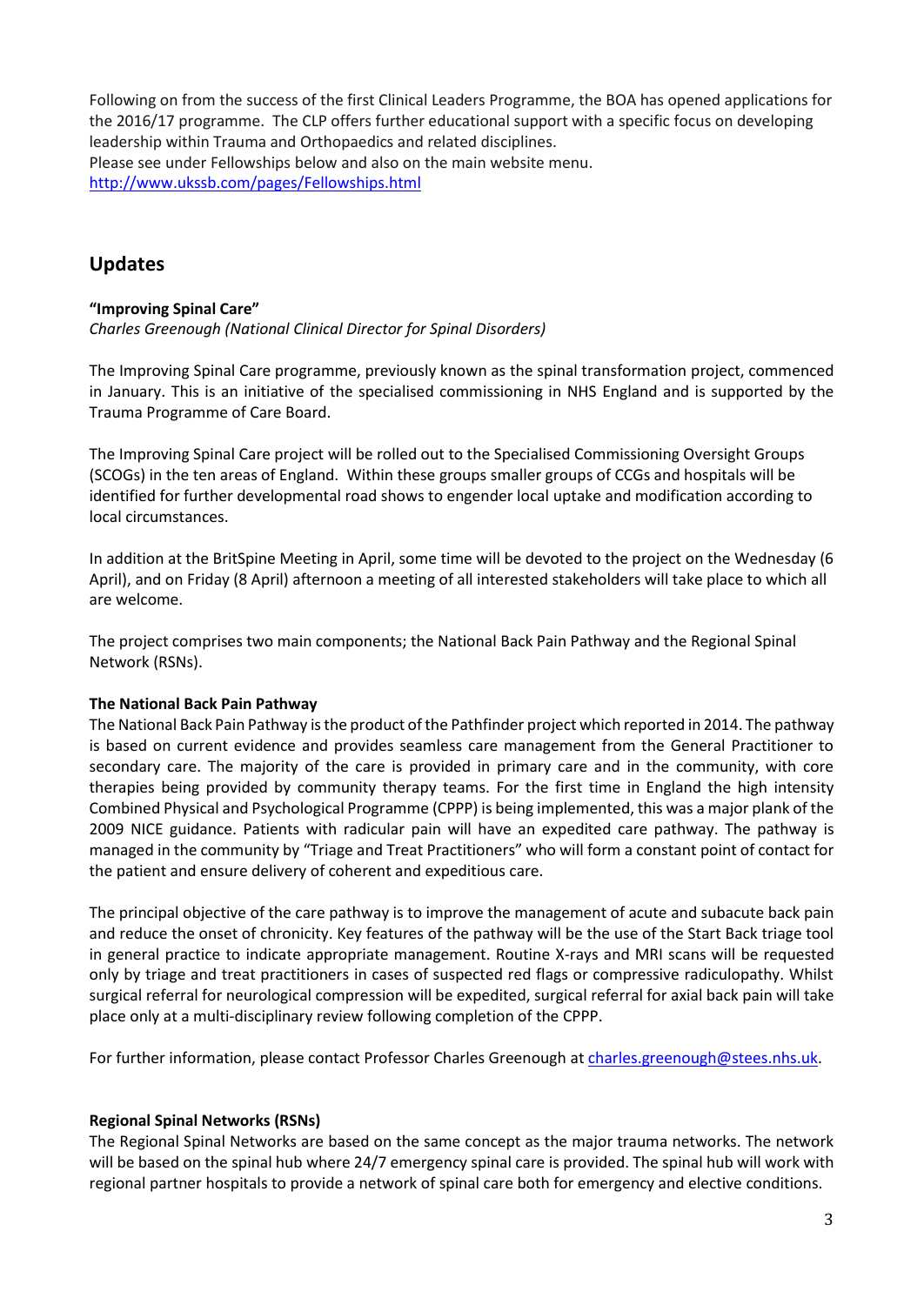The networks have three primary objectives. The first is to support partner hospitals, where there may be one or two surgeons with a spinal interest undertaking non specialised spinal surgery. Regional meeting will provide improved support and governance for these surgeons in order to promote their continuing spinal practice. The second primary objective is to provide a networked system of emergency spinal care with electronically based referrals and the development of locally based and locally devised protocols for emergency spinal care. The third objective is to provide a critical mass of spinal surgical expertise at Regional meetings which will be on locally determined basis. The purpose of the meetings will to be provide improved audit and governance of spinal surgical practice and support to spinal surgeons within the network.

For further information, please contact Mr Ashley Cole at [ashcole9@gmail.com](mailto:ashcole9@gmail.com) whose update follows: The Regional Spinal Networks Project is progressing and a template of how a network might look has been approved by the Project Board and circulated to the Societies' Executive for comments and suggestions before wider circulation around the membership. The appointment by NHS England of two full time posts starting in January 2016 to implement Networks and Pathfinder will hopefully give these projects some momentum. Further details will follow and an update will be given at BritSpine in April.

### **Spinal Cord Injury Service Review**

At the initiative of the Trauma Programme of Care Board, NHS England Specialised Commissioning is undertaking a service review of the spinal cord injury service. This review started in January. It is well known that the spinal cord injury centres are struggling to provide a timely and satisfactory service for the admission of acutely injured patients. There are in addition significant geographical variations in this service with the South East of England being less well served.

The spinal cord injury service review, which will be clinician and patient led, will examine the adequacy of access for patients and will look in detail at the long term results of rehabilitation, especially in restoration of the individual to a full and active lifestyle, including, for example, employment, training, social integration, sport etc. It is many years since Sir Ludwig Guttmann expressed his desire to turn every spinal cord injured individual into a tax payer. The service review will pay particular attention to support the development and rehabilitation in society after discharge from the spinal cord injury centre.

For further information/comment, please contact Professor Charles Greenough at [charles.greenough@stees.nhs.uk.](mailto:charles.greenough@stees.nhs.uk)

# **Complex Spinal Surgery Clinical Reference Group**

*Ashley Cole (Complex Spinal Surgery Clinical Reference Group Chair)*

The **Complex Spinal Surgery Clinical Reference Group (CRG**), chaired by Ashley Cole, has just signed off a proposed policy for the use of **BMP** in specialised spinal surgery and this will go to NHS England Clinical Panel in the next few weeks. It is anticipated that all Stakeholders including the Societies will have the opportunity for comment within the next two months.

### **Office Matters**

Julia Bloomfield – As many of you will remember Julia was appointed as the first Executive Assistant in 2012 to UKSSB, also providing administrative support to BASS, BSS and SBPR. Since then she has provided excellent service and has been involved in many aspects of subsequent development including arrangements for BritSpine, BASS and BSS meetings. This has frequently involved considerable additional out-of-hours work particularly close to the dates of the meetings. She has also updated the membership databases of the societies amidst the many other tasks involved in the day-to-day running of the Board and BASS. Julia has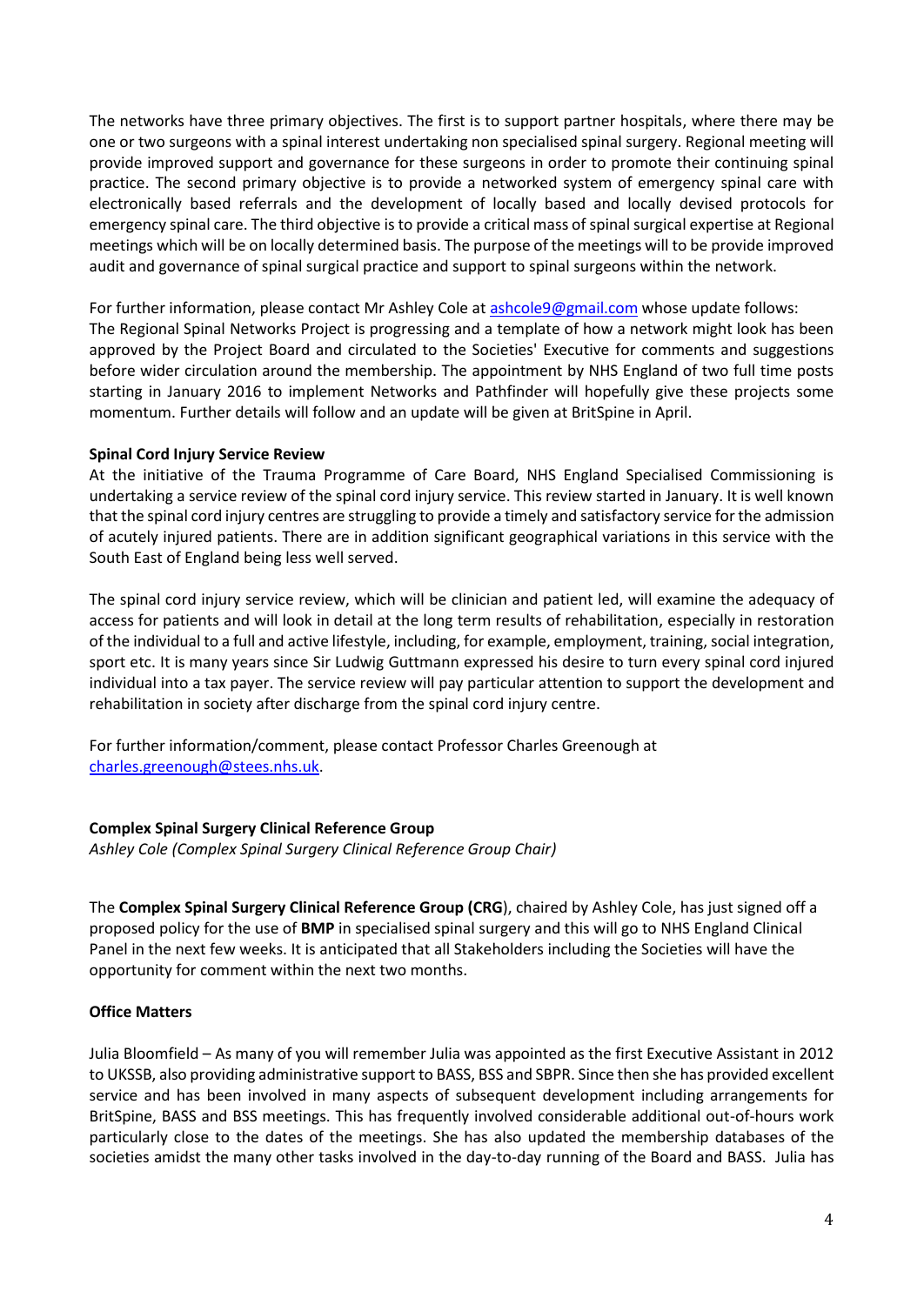recently notified her intention to retire after BritSpine. A vote of thanks and presentation will be made at BritSpine in the UKSSB AGM.

Succession - Advice from both recruitment agencies and the BOA suggested that for our purposes this post would be more appropriately advertised as a Policy Officer. After advertisement and interview we have been fortunate to appoint a very well qualified and highly recommended replacement Dr Lenka Körner Nahodilová (PhD) who has significant experience in administration, policy development, education and research most recently in the University of London.

# **UKSSB Working Groups**

### **Professional Practice Issues**

*UKSSB Private Practice Advisory Group (PPAG)-Harshad Dabke Chair*

In November 2015, the PPAG sent a letter to all Private Medical Insurers (PMIs) along with a proposal for the Common Platform Policy (CPP), aiming to improve standards of spinal care in the independent sector. The CPP sought to implement evidence based spinal practice in accordance with national and international guidelines by audit and whole practice appraisal, establishment of spinal networks, MDT meetings and use of British Spine Registry. It was proposed that PMI's should first raise issues relating to spinal surgical services with the UKSSB PPAG as mandated by the spinal surgical societies. These might include changes to codes, modifications to contractual terms, alteration of fee arrangements etc. It was acknowledged that the PPAG does not wish to negotiate fees but proposed that PMIs, Hospital Groups and surgeons could work towards developing a unified "Fee Matrix" consisting of the various and diverse parameters that are involved in delivering private surgical care.

In December, responses were received from BUPA, AXA, Spire, HCA, FIPO, and Aviva. All agreed in principle that quality of spinal care in independent sector needs to be improved but there was a lot of misunderstanding about the PPAG's proposals. The summary of responses was that while PMIs wished to keep their freedom to do business with whom they choose, they did not want any interference in their right to recognise surgeons. They were keen to see standards raised but not to pay for them!

The PMI's responses were discussed by the PPAG in a teleconference held on 18th January. It was felt that the group should not discuss fees and should only focus on quality, however it was appreciated that neither the PPAG, nor the spinal societies, had a regulatory role and were not in a position to enforce any measures on spinal surgeons in the independent sector. Therefore, further engagement with PMIs would not be fruitful, but no consensus was achieved. It was proposed that an online survey should be done to gauge the response of spinal surgeons to CPP before taking further steps, but again, no consensus was achieved. It was agreed that the PPAG would inform members of all 3 spinal surgical societies about the work undertaken till now and also present a summary in BritSpine. Further steps are actively being considered.

### **Training and Education <<<sub heading>>**

# *Spinal Surgery Training Interface Group (SSTIG) Alistair Starling - Chair*

Following a meeting of the RCS JCST interface group chairs in December there has been a significant rethink about the reorganisation of the Surgical Training Interface groups (STIGs) and a much improved governance structure is being proposed to JCST in April. Accordingly moves are now afoot to set up a national spine fellowship programme through an education group including three Orthopaedic and three Neurosurgical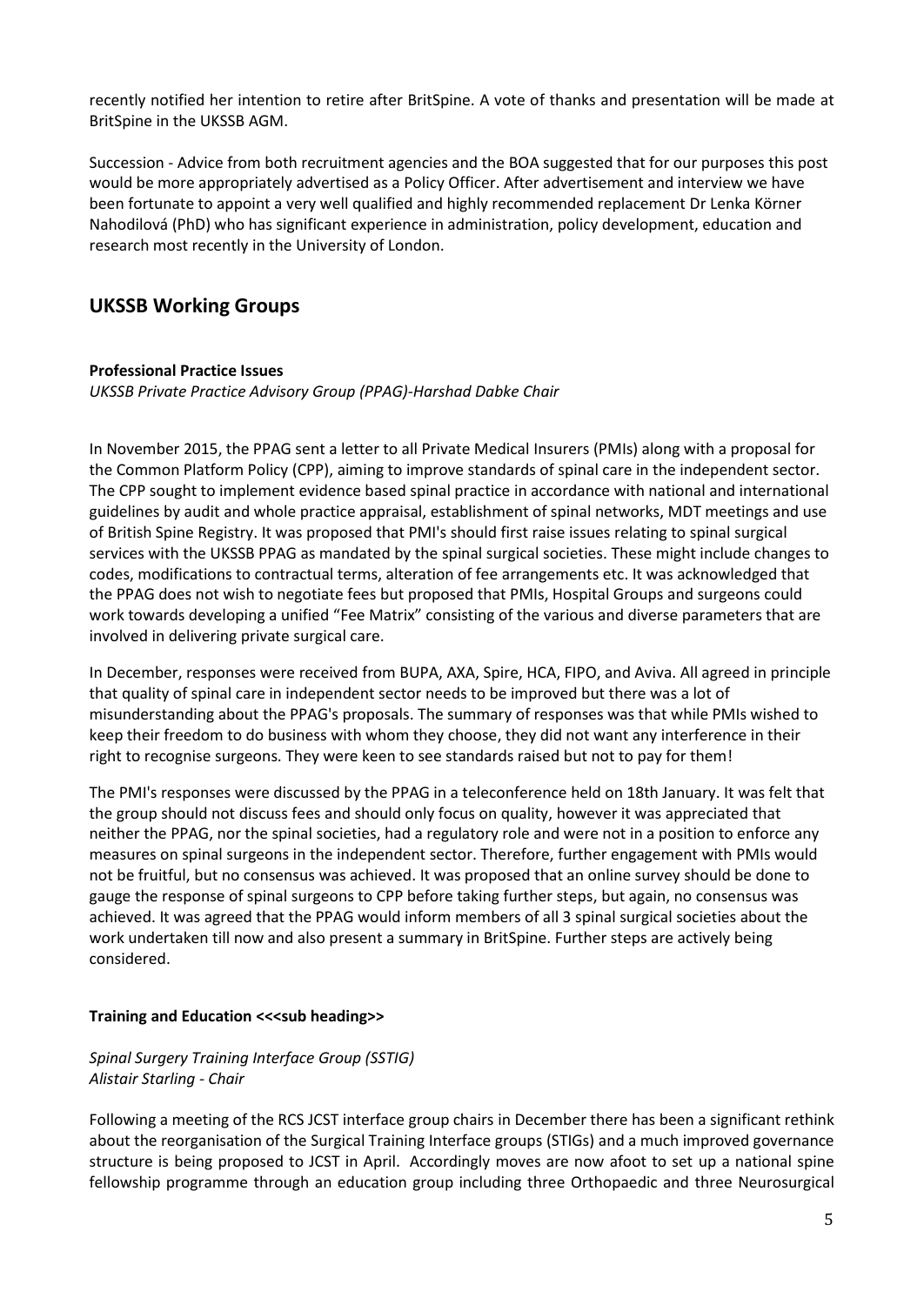representatives with research representation from SBPR.

## **Fellowships**

BASS/BSS Presidents' Travelling Fellowship, please see BASS or BSS websites.

UKSSB SBPR Fellowships, please see SBPR website.

**BOA Clinical Leadership Programme Fellowships** Following on from the success of the first Clinical Leaders Programme, the BOA has opened applications for the 2016/17 Programme. The CLP offers further educational support with a specific focus on developing leadership within Trauma and Orthopaedics and related fields. For further details on the programme, including how to apply either as an individual or with support from your Trust, please visit the **BOA website or contac[t policy@boa.ac.uk.](mailto:policy@boa.ac.uk)** 

**In addition UKSSB** is sponsoring applications for members of SBPR, BASS, or BSS with a minimum of one per constituent society and depending on the quality of application consideration may be given to a second place. Membership of the BOA is a normal requirement for eligibility. Whether SBNS members could apply is being explored. For more information, please see

# **Spinal Societies Interface/ Registry Reports**

*This is intended to include information from each society that is thought will be of interest to the other societies. It is not intended to replace or duplicate internal society newsletters.* 

- **British Association of Spine Surgeons (BASS)** [www.spinesurgeons.ac.uk](http://www.spinesurgeons.ac.uk/) President – *Am Rai*
	- 1. **Consent** documents project going well with launch at BritSpine
	- 2. **VTE** guidelines also progressing with plan to discuss at BritSpine, and summary of our recommendation.
	- 3. **CES** This has been signed off by both BASS and SBNS and arrangements are underway for distribution and implementation shortly
	- 4. **BSR** uptake improving and hopefully will be linked to payment.

5. **Elections** for several Executive positions available at BritSpine. Would encourage all to apply especially neurosurgeons.

**British Scoliosis Society (BSS)**

[www.britscoliosissoc.org.uk](http://www.britscoliosissoc.org.uk/)

President – *Bob Crawford*

**1. Adult Spine Deformity guidelines. – BSS working party** 

An evidence-based assessment of adult spine deformity surgery is underway led by Dr Joost van Middendorp employed by BSS (prev. Research Director at Stoke Mandeville Hospital) Medline search > 5,000 references after screening yielded 278 articles for the evidence base. A 'Delphic process' (consensus-seeking approach) has been adopted to obtain best answers to questions posed. Results TBA at BritSpine.

**2. Magec rod surveillance.**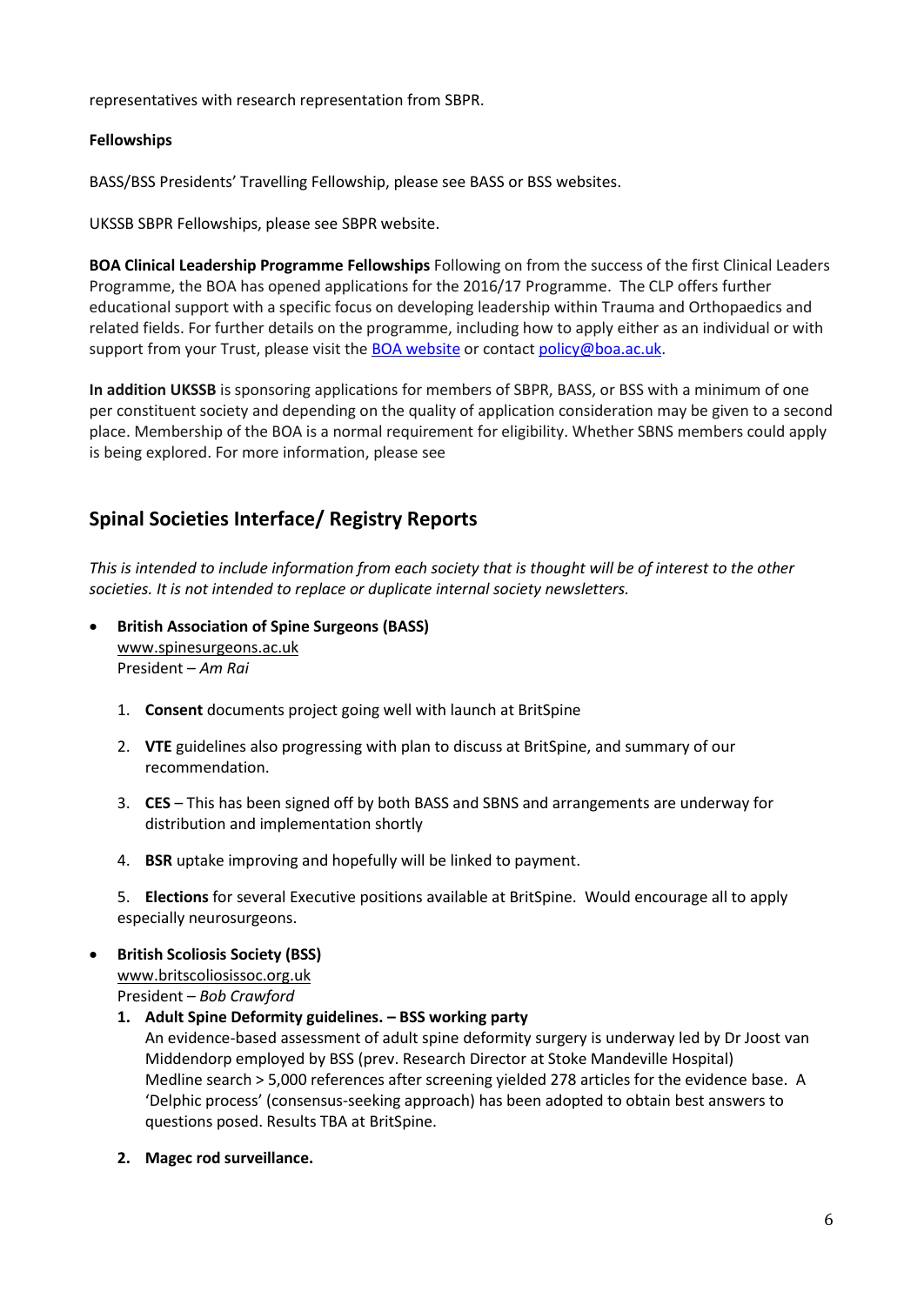Reports of breakage of this device associated with metallosis have prompted a BSS centre by centre survey, to ascertain the incidence which will be presented and debated at BritSpine.

# **3. British Spine Registry**

The new version has mandatory fields for scoliosis in particular Magec cases. To be released by the end January 2016. Poor compliance to date, however, necessitates the Magec survey currently under way.

### **4. New BSS website**

- See Britscoliosissoc.org.uk, which has a large and expanding patient information section seminal references and a discussion forum.
- AIS specific surgery information document currently in development to assist the patient consent process.
- Membership fees now payable via website link.

### **5. New BSS membership benefit**

BSS membership now includes access to the SRS journal **Spine Deformity**. The website is currently being modified to allow members access.

### **6. Patient Liaison**

Patient representative being invited to the next Executive meeting via SAUK.

# **Society for Back Pain Research (SBPR)**

[www.sbpr.info](http://www.sbpr.info/) President – *Lisa Roberts*

At the Society for Back Pain Research annual scientific meeting was held on 5<sup>th</sup>-6<sup>th</sup> November. The Annual meeting took place at the Anglo-European College of Chiropractic and was hosted by Professor Alan Breen, Clinical Director of Special Imaging at the Institute for Musculoskeletal Research and Clinical Implementation.

The principle highlight was the debate: Is non-specific low back pain a valid concept?

Other highlights from the meeting included keynote presentations from: Professor Maurits van Tulder from The Netherlands on 'The biopsychosocial model: Time for a new back pain revolution?'; Professor Sally Roberts on 'Disc degeneration: The how and why'; Dr Judith Meakin on 'Back pain – too many degrees of freedom?'; and Professor Mark Hancock from Australia on 'Challenges in researching the importance of biology in back pain'.

The next meeting will take place in Preston on  $3^{rd}$  and  $4^{th}$  November 2016 and the theme will be 'New trends'.

# *Report from The Society for Back Pain Research Annual Scientific Meeting Debate : Is non-specific low back pain a valid concept?*

When the initial vote was taken by Professor Nadine Foster who chaired the proceedings, there was a landslide majority in favour of the motion among the 100+ delegates that included orthopaedic surgeons, physiotherapists, rheumatologists, psychologists, anaesthetists, chiropractors, osteopaths, biomechanists and basic scientists.

Speaking for the motion, Professor Charles Greenough, National Clinical Director for Spinal Disorders and orthopaedic surgeon reminded the audience that specific diagnosis was associated with a five-fold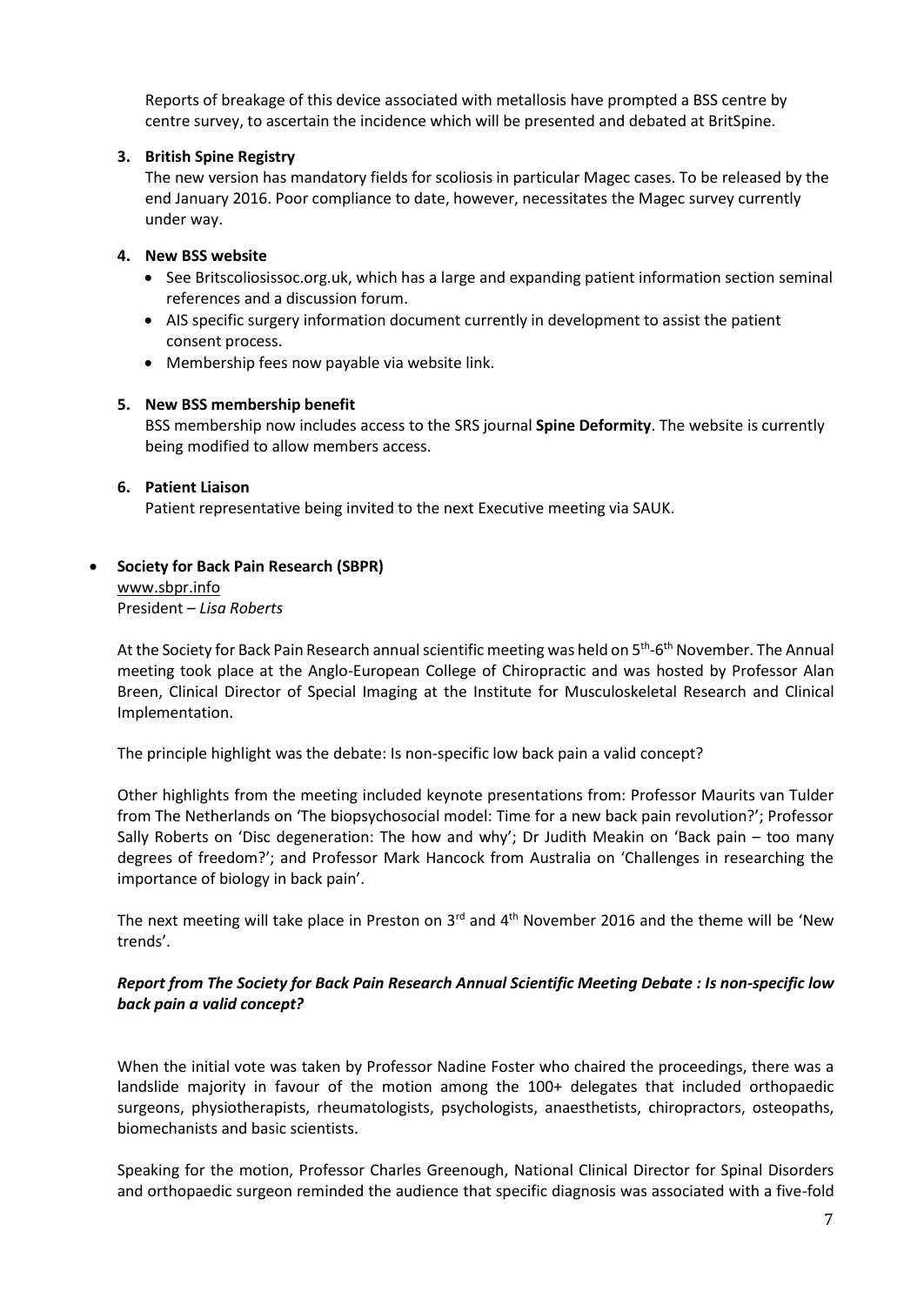increased risk of chronicity and that back pain was responsible for 11% of disablement in this country. He warned against providers treating abnormalities on MRIs and highlighted that false labelling destroys lives. In the 75<sup>th</sup> anniversary year of the Battle of Britain, he paraphrased: 'Low back pain: Never in the *field of human healthcare has so much been spent by so many for such disastrous results'.*

Next, speaking against the motion, Professor Wim Dankaerts from the University of Leuven, Belgium, gave a passionate account of how the concept is based on a diagnosis by exclusion (where no specific patho-anatomical or pathological disorder can be linked to the pain) and argued that the concept is unidimensional and fails to recognise that there are specific drivers of pain for which person-centred care can be delivered. He said the concept is as outdated as saying the earth is flat and argued: '*To have clinical validity, we need a concept that is able to guide clinicians beyond just triaging (based on the absence of patho-anatomical findings) patients into one non-specific LBP box*.'

In response, Elaine Buchanan, consultant physiotherapist from Oxford warned against iatrogenesis associated with over-diagnosis as she spoke in support of the motion and asked '*What is wrong with being honest? We know that clinicians can greatly improve the patients' response to back symptoms by being honest, admitting our diagnostic limitations, demedicalising the issue, providing assurance, encouraging a more reasonable approach to symptom management and improving activity participation*.' Her conclusion was that non-specific low back pain remains an honest and valid concept.

Finally, Nick Birch, spinal surgeon in private practice spoke against the motion, highlighting the correlation between scan findings for most degenerative conditions was modest at best and absent at worst. He said of the non-specific low back pain concept, '*The fallacy of this philosophy is that an investigation for pain does not exist – we do not have a pain scanner yet. Current imaging can show that there is no structural cause for a person's back pain, but it cannot comment on the pain itself. Afterall, a scan is a picture of what a person looks like, not what they feel like*.' He concluded that in 2015, patients know too much about the spine to be 'fobbed off' with a term such as non-specific low back pain'.

At the final vote, the margin had narrowed considerably. However, there was still a small majority supporting the motion, which was carried.



*The debate: From left to right: Wim Dankaerts; Nick Birch; Elaine Buchanan; Charles Greenough*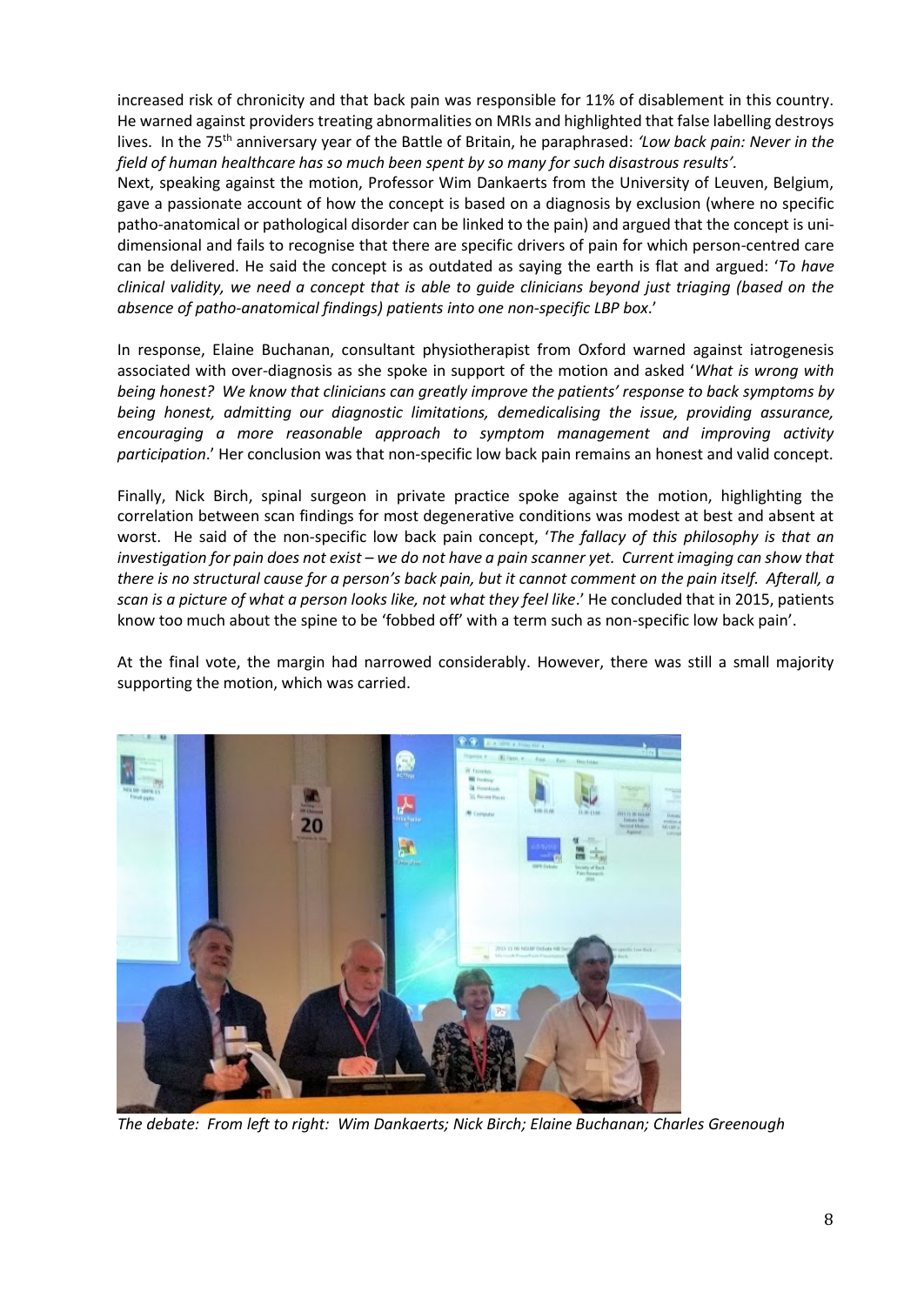

*President Lisa Roberts with local host Alan Breen (pictures courtesy of Alex Breen)*

- **Society of British Neurological Surgeons (SBNS)** [www.sbns.org.uk](http://www.sbns.org.uk/)
	- 1. Mr Paul May has been elected as the next SBNS President and will take up office in September 2016. He is Consultant Neurosurgeon in Liverpool and is Co-Chair of the Trauma Programme of Care Board.
	- 2. Guidelines for the management of Cauda Equina Syndrome have been developed with BASS and will be distributed to all the emergency units, primary care teams and spinal units.
	- 3. There is updated guidance on avoidance of wrong site surgery and neurosurgical standards of care on the SBNS website.
	- 4. Following the last SBNS meeting where a life-long learning session and debate regarding CJD and vCJD was held, we will hopefully be able to publish the most up-to-date guidance regarding this.
	- 5. The next meeting of the SBNS will be held in Newcastle in April 2016.

### **British Orthopaedic Association (BOA)**

[www.boa.ac.uk](http://www.boa.ac.uk/) *Alistair Stirling*

### **A consultation on the Government's mandate to NHS England to 2020**

The Department of Health has recently published its mandate to NHS England, see Reference documents

The BOA responded to the [consultation document](http://boa.us4.list-manage1.com/track/click?u=2242b78af1af1962af0ac2da8&id=bef96d06e6&e=de0509896c) for the mandate, arguing that:

• The Department should consider how the mandate can be used to empower the health and care system to meet the needs of patients with musculoskeletal conditions

• Data-rich, clinically-led quality improvement programmes should be recognized as key to improving outcomes

• Low QALY cost treatments, such as Hip and Knee Replacement should be recognized, alongside prevention and supported self-management, as central to achieving the Government's priority of preventing ill health and supporting people to live healthier lives.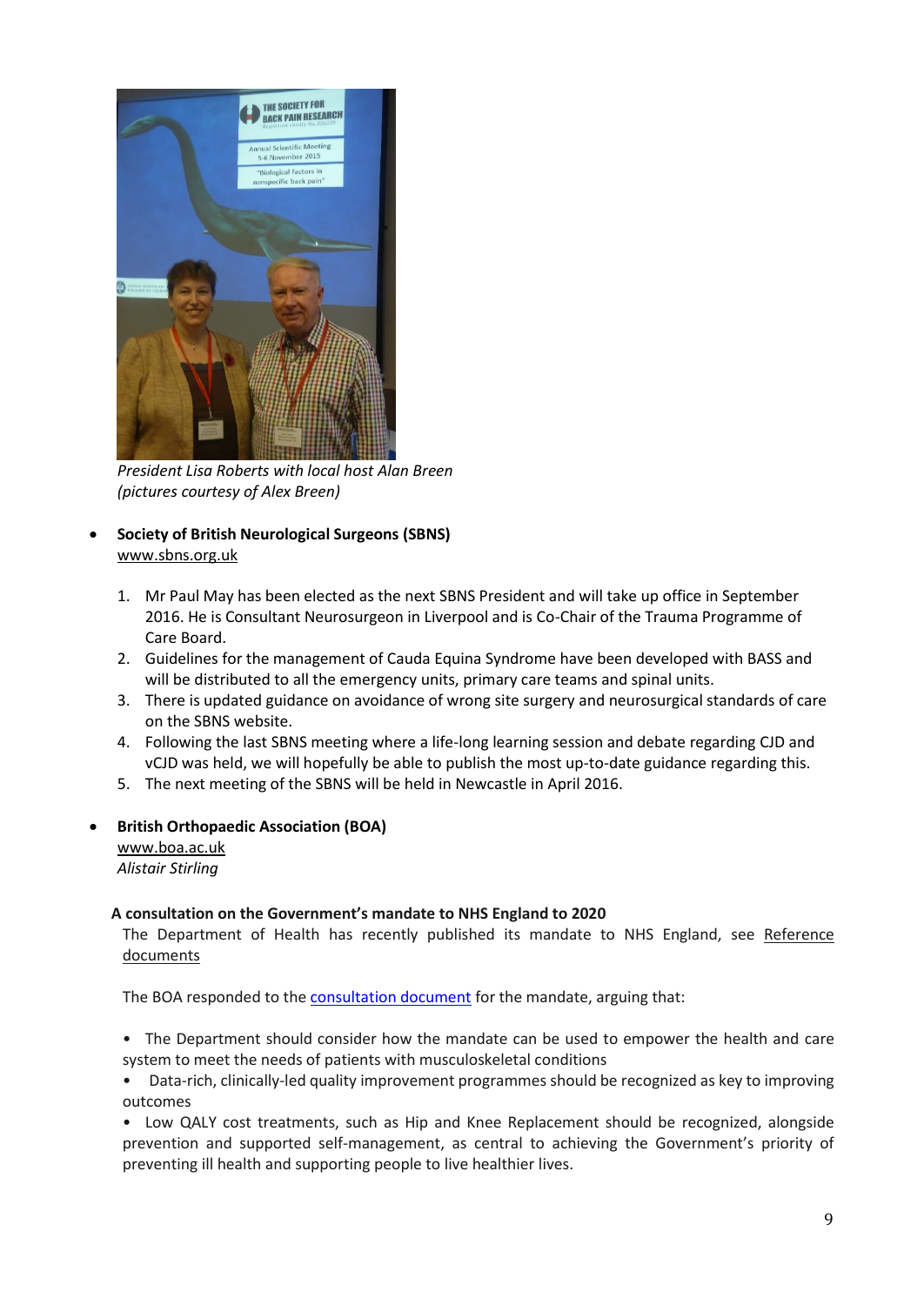You can find a copy of the BOA's respons[e http://www.boa.ac.uk/latest-news/boa-response-a](http://www.boa.ac.uk/latest-news/boa-response-a-consultation-on-the-governments-mandate-to-nhs-england-to-2020/)[consultation-on-the-governments-mandate-to-nhs-england-to-2020/](http://www.boa.ac.uk/latest-news/boa-response-a-consultation-on-the-governments-mandate-to-nhs-england-to-2020/)

### **GIRFT Professional Guidance for implementation has been launched**

<https://www.boa.ac.uk/pro-practice/boa-professional-guidance-implement-girft-england/>

### **BOA Letter to Members**

<http://us4.campaign-archive2.com/?u=2242b78af1af1962af0ac2da8&id=58064195eb&e=de0509896c>

### **MSK Clinical Network**

NHS England has partnered with ARMA (Arthritis and Musculoskeletal Alliance) to improve MSK care through the development of MSK clinical networks, as explained by Martin McShane in his recen[t blog.](http://boa.us4.list-manage.com/track/click?u=2242b78af1af1962af0ac2da8&id=b2eafbd720&e=de0509896c)

If you are the MSK lead in your CCG or work within an MSK service and you want to:

- improve outcomes, increase value and reduce wastage in your local MSK economy,
- access the best national expertise to drive improvement in key areas including metrics and workforce,
- Find out practical solutions and learn from the experience of others.
- Then join ARMA's [MSK Knowledge Network,](http://boa.us4.list-manage.com/track/click?u=2242b78af1af1962af0ac2da8&id=48e09d1245&e=de0509896c) *<http://www.knowledge.scot.nhs.uk/msk.aspx>*

# **•** British Spine Registry (BSR)

[www.spineregistry.co.uk](http://www.spineregistry.co.uk/) (Data Input) [http://bsrcentre.org.uk](http://bsrcentre.org.uk/) (Information Website) *Mike Hutton*

The British Spine Registry (BSR) has seen some healthy growth since June 2015, there is still a long way to go!

There are now 41,921 patients registered on the BSR, a 13% increase since June 2015. There are 815 users registered on the system, 209 of these are actively entering data, a rise of 20% since June 2015. A new update to the registry is due for release at the end of January. The update will include new features such as:

- 1. Obvious mandatory field capture in all pathways.
- 2. The ability to turn on and off mandatory fields in all pathways, (This way the minimum data required is seen on the screen),
- 3. An operation note print facility,
- 4. Integrated audit forms for Cauda Equina Syndrome and Magnetically Controlled Growing Rods. (Mention Cauda Equina Syndrome in your assessments of patients on the registry and further relevant questions are asked),
- 5. The ability to record whether the case is NHS or independently funded.

The update will be notified to all users via the notification section of the registry and via email.

A further update is planned for introduction at BritSpine 2016 in Nottingham. It is hoped this will have reporting tools for revalidation and appraisal.

The BSR has visited a number of centres across the UK over the last 6 months, helping units understand the requirements and costs of effective data capture.

Any unit needing assistance in doing so can contact us [\(audit@spinesurgeons.ac.uk\)](mailto:audit@spinesurgeons.ac.uk) to arrange a team registry visit providing a free and independent report on 'how to set up the registry for your unit' or to work uploading existing data onto the registry again.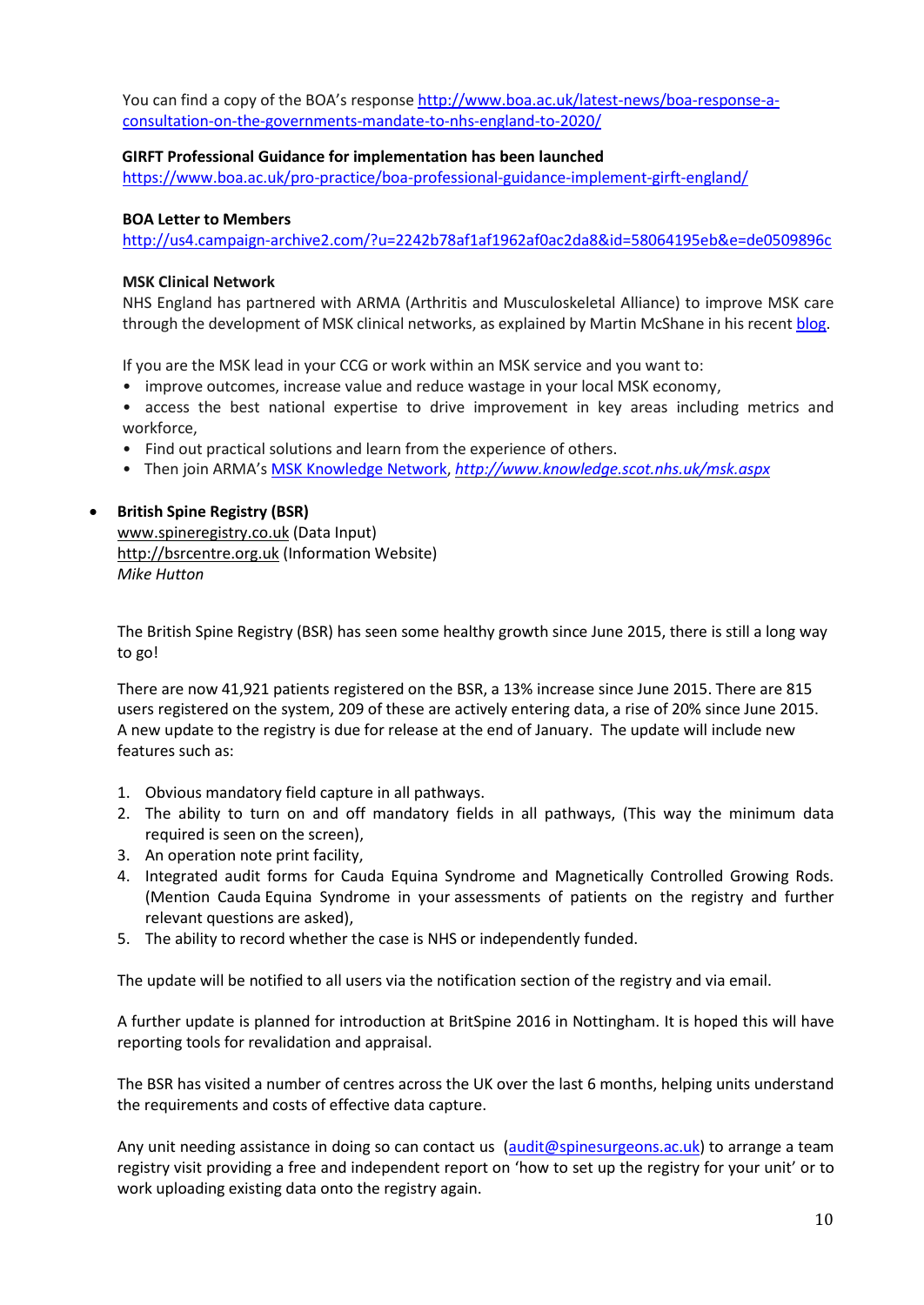# **British Association of Spinal Cord Injury Specialists (BASCIS)**  [www.bascis.org.uk](http://www.bascis.org.uk/) *Ali Jamous - President Nigel Henderson –UKSSB BASCIS representative*

- 1. An enquiry into the provision of local health services for people being discharged from spinal cord injury centres , entitled "A Paralysed System?" was published by the All Party Parliamentary Group on Spinal Cord Injury in association with the Spinal Injuries Association in June 2014.
- 2. NHS England Specialised Commissioning is to conduct a Service Review of spinal cord injury services in England during 2016. This will look at demand, equality of access, the consequences of delays, and the impact on, and from, other services ( also see above under Updates Charles Greenough)
- 3. The Quality Surveillance Team of Specialised Commissioning, NHS England, is planning to conduct a peer led quality review of spinal cord injury centres during 2016 assessing compliance against service specification with a focus on the patient pathway and experience.
- 4. BASCIS held its six-monthly business meeting on 21.01.2016. Centres remain under pressure because of unfilled consultant and specialty training posts and, in many areas, nursing shortages.
- 5. The SCI service in England will move into a shadow tariff in April 2016 using information from the National Spinal Cord Injury Database which is rapidly becoming a comprehensive record of SCI centre activity.
- 6. The spinal cord injury referral portal, which includes a useful and informative document resource, is available on [www.spinalcordinjury.nhs.uk.](http://www.spinalcordinjury.nhs.uk/)

# **BritSpine 2016 – Nottingham 6 th - 8 th April 2016**

*Nas Quraishi* – *local host* 

This year's meeting and exhibition will be taking place at the Nottingham Conference Centre. In addition to the main paper presentations, there are a number of unique sessions for 2016 including:

- A 'Grandmasters of Spine Symposium' with past spinal masters sharing their wealth of experience,
- A must-attend session on 'Informed Consent in the Post-Montgomery era',
- A number of important and politically charged discussions in the 'Spine Care Strategy 2020' session,
- The first combined British Scoliosis Society / Scoliosis Research Society Worldwide event at a BritSpine conference with internationally renowned speakers and experts,
- An AOSpine Instructional Session,
- A brand new 'Best of the Best' papers session.

Once again there is a pre-meeting trainees' cadaver lab that will be held at the Queens Medical Centre but new for 2016, there is a Spine Masterclass focusing on 'Management of Spinal Complications' that will run on the afternoon of Tuesday 5th April at the Nottingham Conference Centre.

On Friday afternoon 8th April there will be two additional meetings bringing spinal care "Together":

• Spinal Transformation and Pathfinder meeting with interactive workshops. This will introduce these major initiatives from NHS England and enable participant feedback through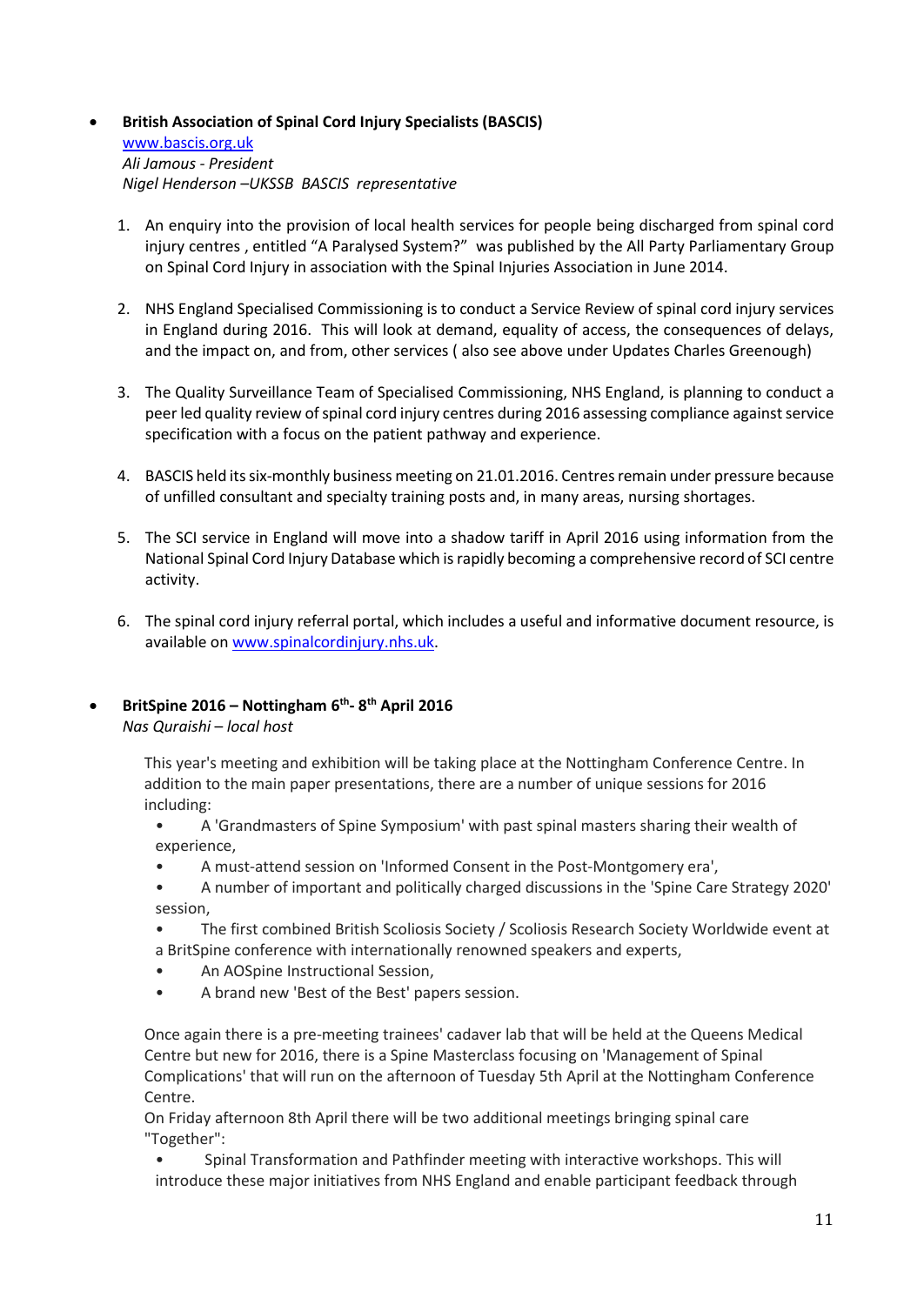workshops to enhance project implementation.

• Patient, Carer & Public Involvement & Engagement (PCPIE), a patient forum open to support groups and patients alike.

# **The Spine Society of Europe (SSE)**

*http://www.eurospine.org/ Phil Sell*

UKSSB and all members of the British Association of Spine Surgeons and the Society for Back Pain Research are now associate members of Eurospine as their society has joined EUSSAB, the board of National spine societies across Europe. There are many benefits of this, such as free access to the webcasts of the Eurospine Annual meeting, among others [www.eurospine.org/important-meeting](http://www.eurospine.org/important-meeting-reports.htm)[reports.htm.](http://www.eurospine.org/important-meeting-reports.htm)

# BritSpine

• Nottingham - 6th-8th April

[www.britspine.com](http://www.britspine.com/) *Nas Quraishi*

## **Other Clinical Items Spinal Oncology Meetings and Development**

**4 th British Spinal Tumour Group meeting** - Primary Spinal Tumours Birmingham 10/11/15

- The meeting reviewed:
- Proton Beam therapy
- Appropriate surgery for benign locally aggressive tumours
- Denosumab for GCT

**7 th Annual MSCC meeting** (NHS supported) Birmingham 11/11/15

- The meeting focussed on :
	- Revision surgery
	- Spinal instability
	- A principle conclusion after a survey monkey review and subsequent workshop discussion of the 2008 MSCC guidance being that this requires updating and approaches are being made to NICE to bring this forward.

# **Research Funding**

# **Do you seek funding for your research project?**

Then apply here [www.eurospine.org/application-guidelines.htm](http://www.eurospine.org/application-guidelines.htm) until 31 January 2016. Here [www.eurospine.org/funding.htm](http://www.eurospine.org/funding.htm) are some figures to what the EUROSPINE Task Force on Research (TFR) is funding. In 2015 it distributed EUR 180,000 in total.

# **NICE updates and related matters**

# **This section is in development**

# **Clinical Guidelines**

For the list of current relevant spinal guidance, please see the main UKSSB menu Guidance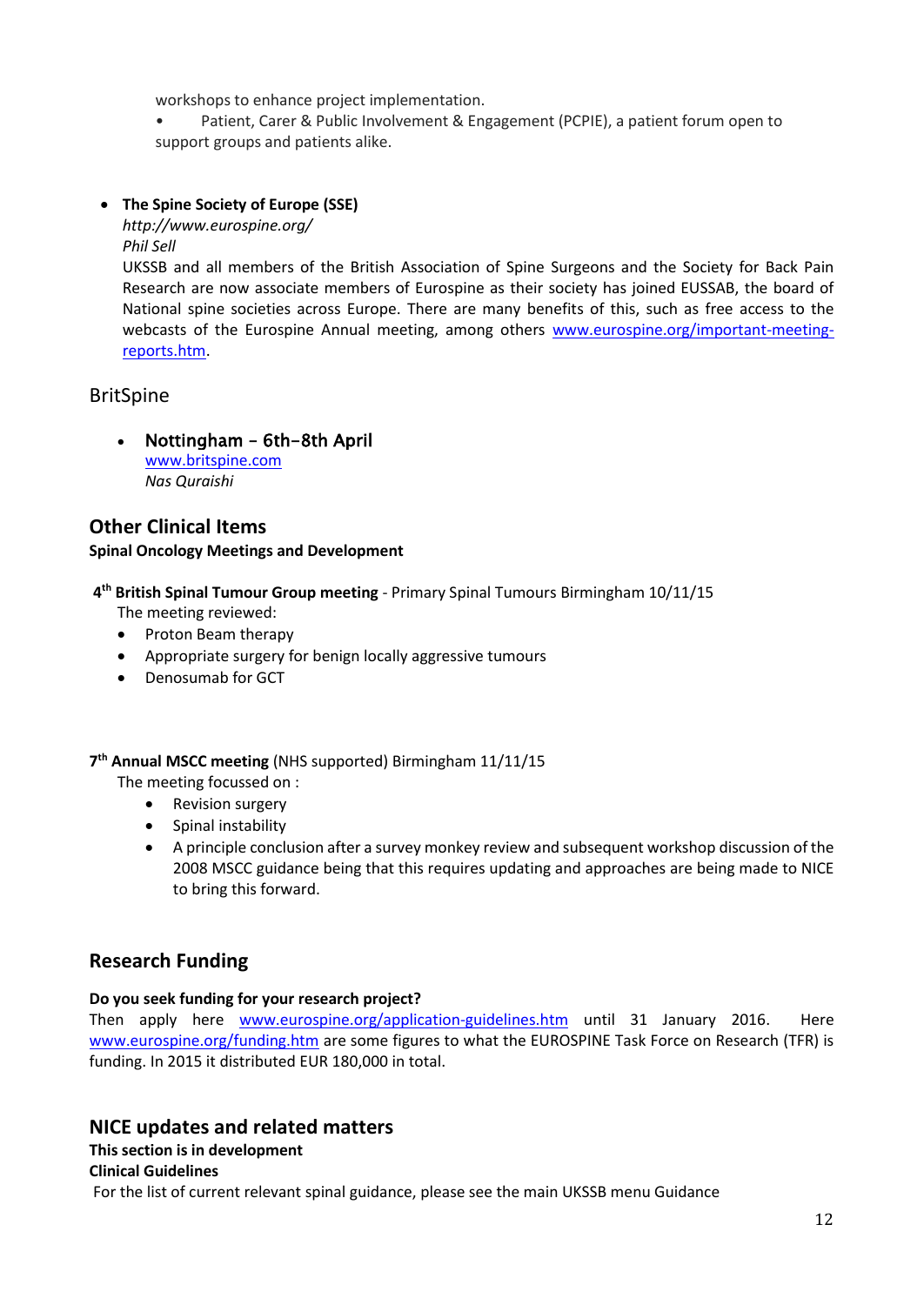### **Current Consultations**

Venous Thromboembolism - Colin Nnadi **LBP** CG88 (2009) Philip Sell Anticipated date of update 2016

### **New Technology Appraisals – work in progress**

**ELF** John O'Dowd/Naffis Anjarwalla **IDET** Mike Grevitt **AxiaLIF Andrew Quaile** 

# **New Reference Documents**

**- see Reference Documents section on website**

["Monitor 2015.10 Elective Care Helping NHS Providers Improve Productivity"](http://www.ukssb.com/assets/PDFs/Reference-Docs/Monitor-2015.10-Elective-Care-Helping-NHS-Providers-Improve-Productivity.pdf)

### **Commissioning**

["NHS England 2015.09 Specialised Services Commissioning"](http://www.england.nhs.uk/commissioning/wp-content/uploads/sites/12/2015/09/comms-intents-16-17.pdf)

### **Private Practice**

FIPO Newsletter Competition Law - [Compliance Guidance on Fees November 2015](http://www.ukssb.com/assets/PDFs/Reference-Docs/Private-Practice/FIPO-Newsletter-On-Fee-Compliance-November-2015.pdf) [FIPO Consultant Fee Setting and Information Exchange](http://www.spinesurgeons.ac.uk/data/documents/FIPO%20Fee%20Setting%20and%20Competition%20Compliance%20Guidance%20Nov%202015.pdf) – Compliance Guidance November 2015 FIPO Annex 1 - [Competition Law Affecting LLPs, Companies and Sole Traders](http://www.spinesurgeons.ac.uk/data/documents/FIPO%20Annex%201%20-%20Competition%20Law%20Compliance%20Guidance%20-%20Annex%201%20Nov%202015.pdf) - Compliance Guidance [November 2015](http://www.spinesurgeons.ac.uk/data/documents/FIPO%20Annex%201%20-%20Competition%20Law%20Compliance%20Guidance%20-%20Annex%201%20Nov%202015.pdf)

# **Events and Meetings**

### **BOA Congress 2016 – Abstract submissions now open**

The abstract submissions 'Call for Papers' is now open. Please submit your abstract onlin[e here.](http://boa.us4.list-manage.com/track/click?u=2242b78af1af1962af0ac2da8&id=ac1f0cff21&e=de0509896c) The submission deadline is 8th February 2016. The BOA Congress will take place at the Belfast Waterfront 13th-16th September 2016. The programme is currently being developed under the theme of "Clinical Leadership and Engagement".

### **Registration for EUROSPINE congress 2016 is open now**

**Held on 5-7 October 2016, in Berlin, the Eurospine congress is a** not-to-be missed opportunity to meet and exchange with the best experts. The abstract submission will open end of January (until 1 March 2016). Stay tuned!

Register and save EUR 380 (based on early bird fee, compared to a non-member) *[www.eurospine2016.eu/index.php?id=7489](http://www.eurospine2016.eu/index.php?id=7489)*

### **SSE 3rd Spring Speciality Meeting 2016 in Kraków**

Trauma spine is the focus of our Spring Speciality Meeting 2016. Discuss exciting new developments in the management of spinal trauma and join us in Kraków, a cracking venue for a cracking meeting! Register and save money now! *[www.eurospine-spring.com/index.php?id=6492](http://www.eurospine-spring.com/index.php?id=6492)*

# **Courses**

**Surgical Approaches to the Spine***, 24-26 May 2016, The Royal College of Surgeons of Edinborough*  advertised 25-Jan-2016, [https://www.rcsed.ac.uk/the-college/news/2016/january-2016/surgical](https://www.rcsed.ac.uk/the-college/news/2016/january-2016/surgical-approaches-to-the-spine.aspx)[approaches-to-the-spine.aspx](https://www.rcsed.ac.uk/the-college/news/2016/january-2016/surgical-approaches-to-the-spine.aspx)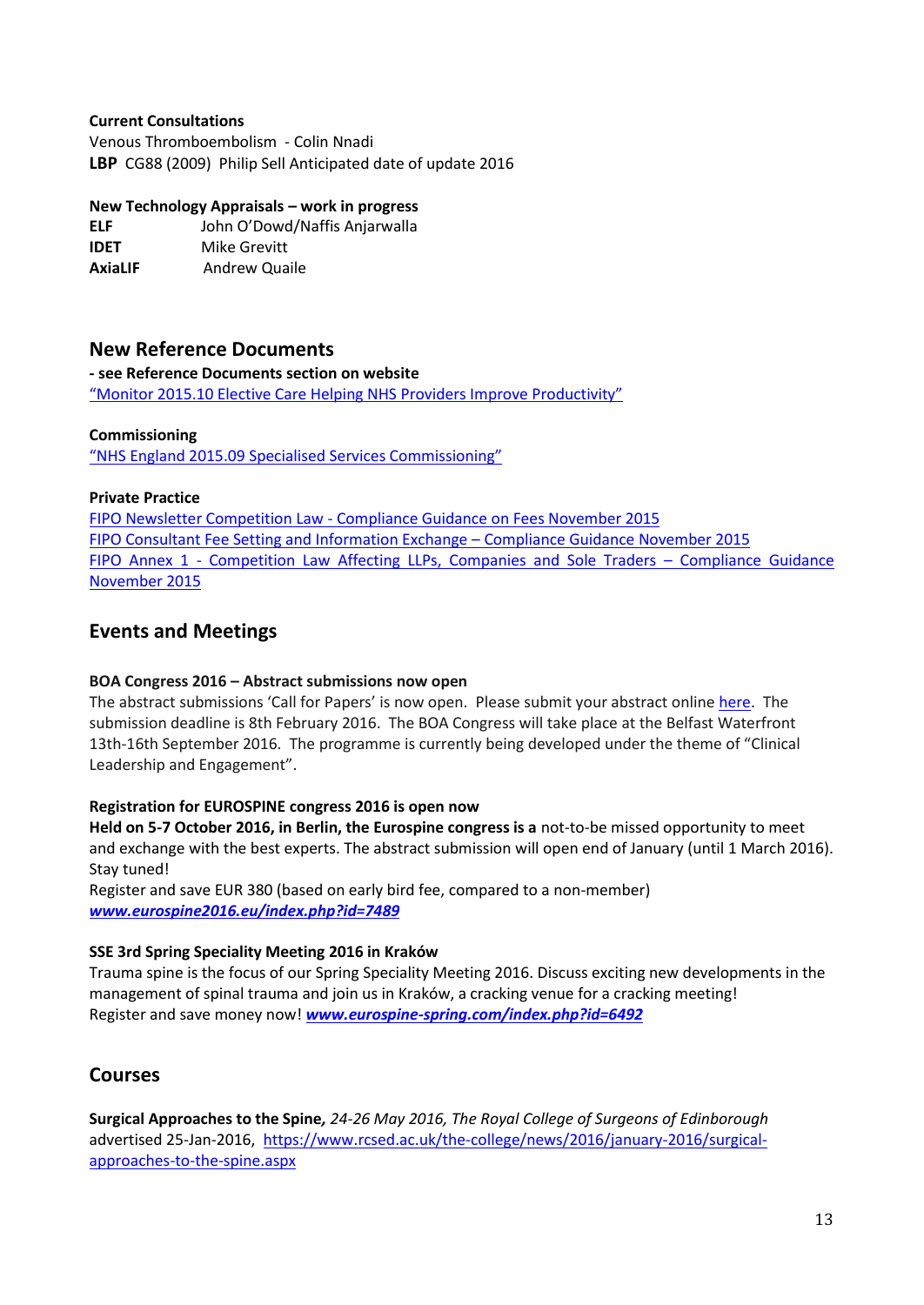### **Fundamentals of spine research methodology - TFR Course 2016 in Milan, Italy**

Register *[www.eurospine.org/p31002146.html](http://www.eurospine.org/p31002146.html)* until 11 February 2016 for the TFR Research Course! EUROSPINE members will benefit from a discounted registration!

## **Basic Biomechanics and Biomechanical Methods for Experimental Research of the Musculoskeletal System**

The aim of this workshop from 19-22 June 2016 in Ulm, Germany, is to train clinicians and unexperienced biomedical engineers in basic principles of biomechanics.

The EUROSPINE Task Force on Research will financially support 5 attendees (EUR 2,000 each). Applications have to be sent to Erin Goddard a[t goddard@eurospine.org](mailto:goddard@eurospine.org) before 17 April, 2016. Course info *[www.biomechanics.de/ufb/lehre/summercourse/start.html](http://www.biomechanics.de/ufb/lehre/summercourse/start.html)*

# **Notices**

## **Meeting Dates**

Please see UKSSB website [www.ukssb.com](http://www.ukssb.com/) which links to BASS, BSS and SBPR websites with details of the Spinal Societies and other meetings.

# **Spinal Matters – Dramatis Personae**

This is included for information and is now a page on the main website menu which will be updated as personnel change.

### **NHS Chain of Command**

| <b>Medical Director NHS</b>         | Sir Bruce Keogh          |
|-------------------------------------|--------------------------|
| <b>Deputy Medical Director NHS</b>  | Jonathan Fielden         |
| <b>Acute Care</b>                   | Keith Willett (Orth)     |
| NHS Clinical Qulaity and Efficiency | Tim Briggs (Orth)        |
| <b>Specialised Services</b>         | James Palmer (NS)        |
| <b>NPOC Trauma</b>                  | Paul May (NS)            |
| <b>NCD Spine</b>                    | Charles Greenough (Orth) |
| CSS CRG Chair                       | Ashley Cole (Orth)       |
|                                     |                          |

### **GIRFT (Getting It Right First Time) Team**

Tim Briggs ( Orth) Rachel Yates Mike Hutton (Orth) Nick Phillips (NS)

#### **Improving Spinal Care Team (National Backpain Pathway and Spinal Networks** *previously Spinal Transformation)*

**Clinical Team**

| Cililical Tealli |                                 |
|------------------|---------------------------------|
| England -North   | Ashley Cole (Orth)              |
| England - South  | David Cummings (Orth)           |
| England          | Tim Pigott (NS)                 |
| AHP              | Elaine Buchanan (Physiotherapy) |
| <b>UKSSB</b>     | Alistair Stirling (Orth)        |
|                  |                                 |

### **Implementation and Administrative Team**

| <b>Transformation Manager</b>   | David Waddingham |
|---------------------------------|------------------|
| Project Manager                 | Sarah Kirkland   |
| <b>Accountable Commissioner</b> | David Stockdale  |
| Communications and Engagement   | Mary Hardie      |
| <b>Patient Representative</b>   | Gillian Goodrich |